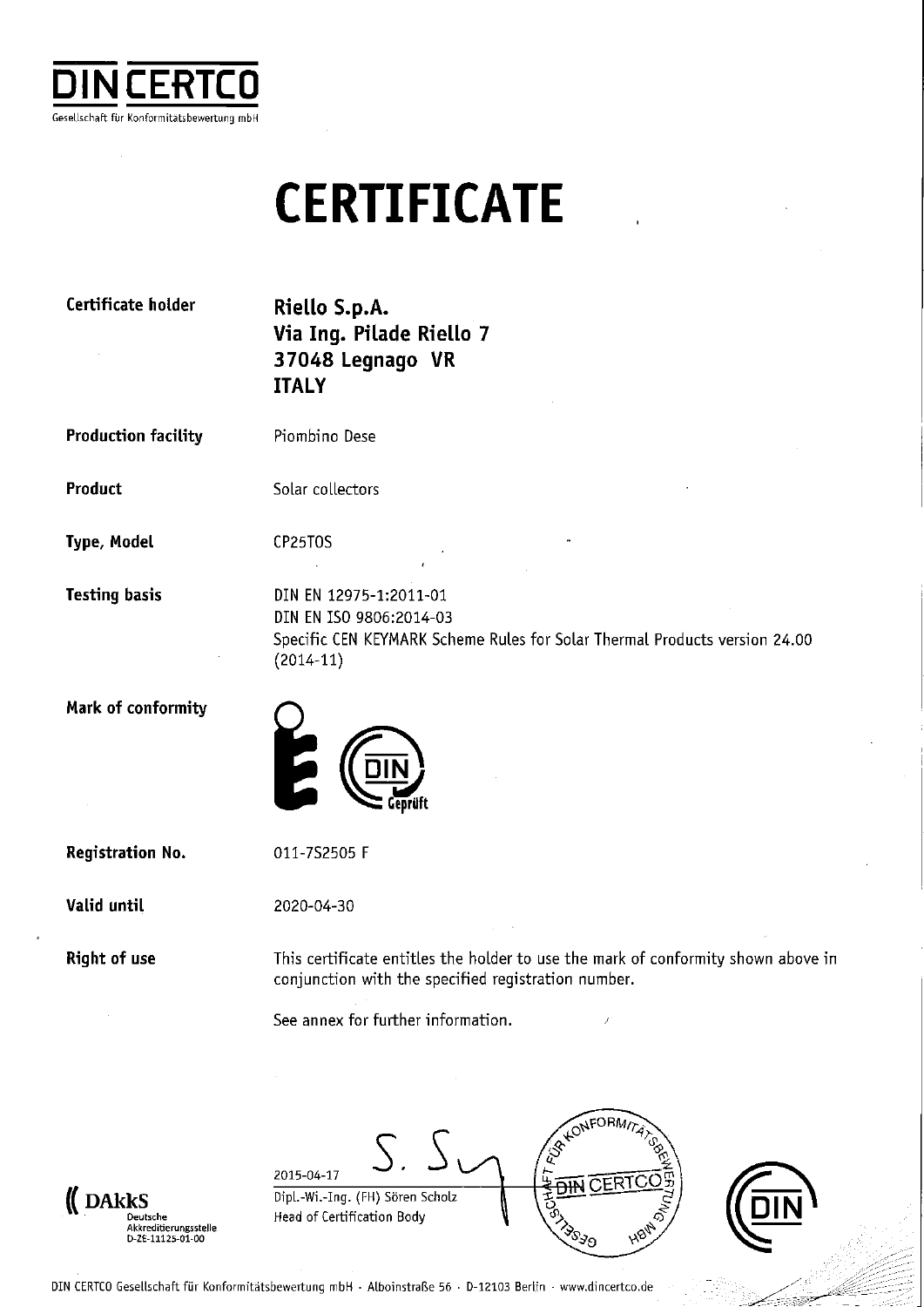

#### **ANNEX**

Certificate

011-7S2505 F dated 2015-04-17

**Technical Data** 

See data sheet, part of the test report of 2015-04-02

Note(s):

- The freeze resistance test according to DIN EN ISO 9806, clause 15 was not necessary. According to the manufacturer's declaration, the certified solar collectors may be used in frost exposed areas only in combination with appopriate frost protection mixtures.

Testing laboratory/ **Inspection body** 

Institut für Solartechnik SPF Hochschule für Technik Rapperswil Oberseestrasse 10 8640 Rapperswil SWITZERLAND

Test report(s)

No. C1657LPEN, No. C1657QPEN dated 2015-04-02



Page 1 of 1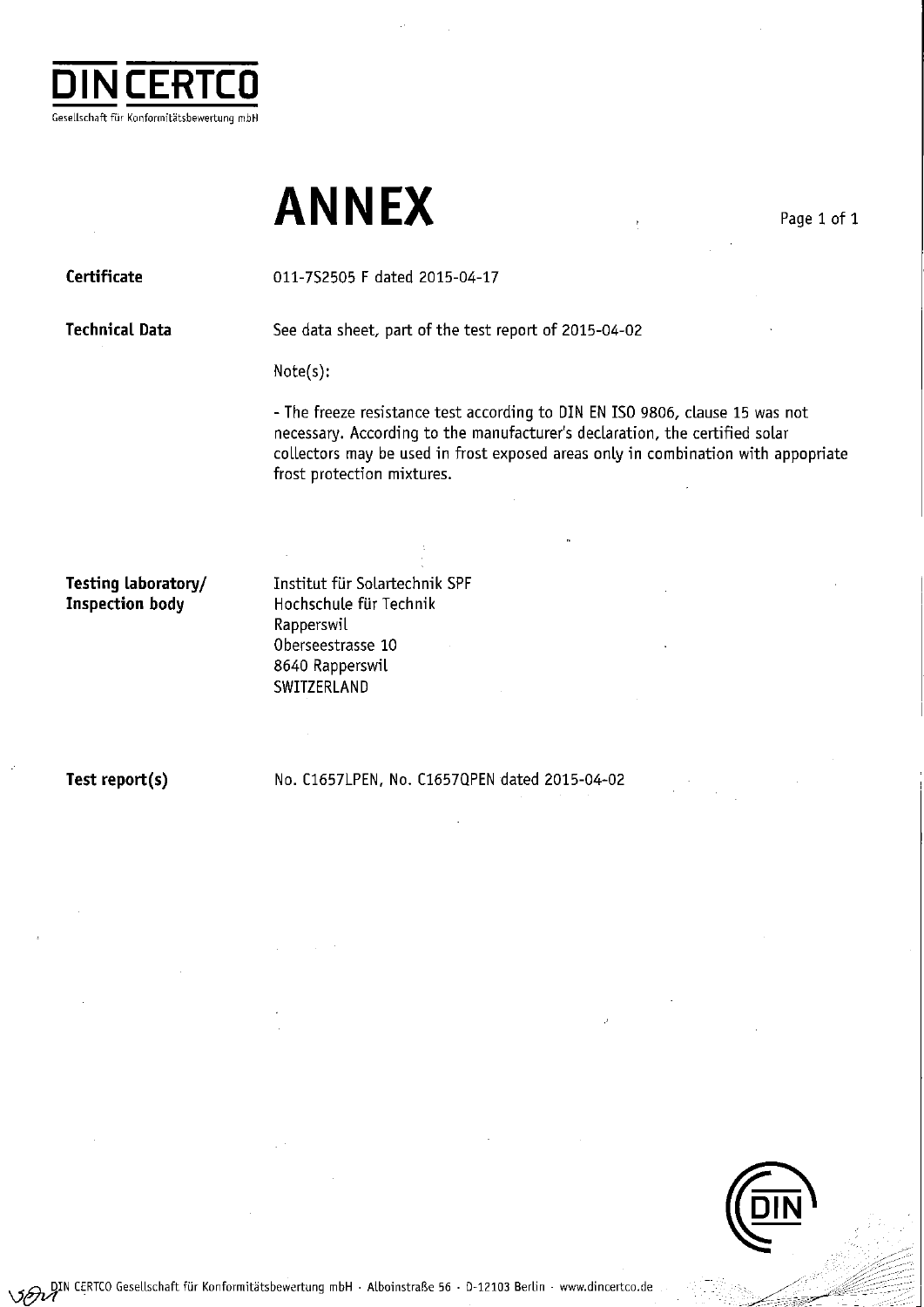



Precisely Right.

**Page 1/2**

|                       | Summary of EN 12975 Test Results,                                                                                                                            |                                                      |                                      |                         |                      |                                               |                      | <b>Licence Number</b>                                    |            | 011-7S2505 F           |                                     |            |  |  |
|-----------------------|--------------------------------------------------------------------------------------------------------------------------------------------------------------|------------------------------------------------------|--------------------------------------|-------------------------|----------------------|-----------------------------------------------|----------------------|----------------------------------------------------------|------------|------------------------|-------------------------------------|------------|--|--|
|                       | annex to Solar KEYMARK Certificate                                                                                                                           |                                                      |                                      |                         |                      |                                               | Issued               |                                                          |            | 2015-04-09             |                                     |            |  |  |
|                       | Company holding the                                                                                                                                          | Riello S.p.A.                                        |                                      |                         |                      |                                               | <b>Country Italy</b> |                                                          |            |                        |                                     |            |  |  |
|                       | <b>Brand (optional)</b>                                                                                                                                      |                                                      |                                      |                         |                      |                                               |                      | Website www.riellogroup.com                              |            |                        |                                     |            |  |  |
|                       | Street, street number                                                                                                                                        | Via Mussa 20                                         |                                      |                         |                      |                                               | E-mail               | info@riello.it                                           |            |                        |                                     |            |  |  |
|                       | Postal Code / City, province IT-35017                                                                                                                        |                                                      | <b>Piombino Dese</b>                 |                         |                      |                                               | Tel/Fax              |                                                          |            | +39 049 932 39 11 /-46 |                                     |            |  |  |
|                       | Collector Type (flat plate glazed/un-glazed; evacuate tubular)                                                                                               |                                                      |                                      |                         |                      |                                               |                      | Flat plate collector - glazed                            |            |                        |                                     |            |  |  |
|                       | Thermal / photo voltaic hybid collector? (PVT collector)                                                                                                     |                                                      |                                      |                         |                      |                                               | <b>No</b>            |                                                          |            |                        |                                     |            |  |  |
|                       | Integration in the roof possible ? (manufacturers declaration)                                                                                               |                                                      |                                      |                         |                      |                                               | Yes                  |                                                          |            |                        |                                     |            |  |  |
|                       |                                                                                                                                                              |                                                      |                                      |                         |                      |                                               |                      |                                                          |            | $G = 1000 W/m2$        | Power output per collector module   |            |  |  |
|                       |                                                                                                                                                              |                                                      | Aperture<br>area (Aa)                |                         |                      |                                               | area (AG)            |                                                          |            | Tm-Ta                  |                                     |            |  |  |
|                       |                                                                                                                                                              |                                                      |                                      | length<br>Gross         | width<br>Gross       | height<br>Gross                               | Gross                | 0 K                                                      | 10K        | 30 K                   | 50K                                 | 70 K       |  |  |
| <b>Collector name</b> |                                                                                                                                                              |                                                      | m <sup>2</sup>                       | mm                      | mm                   | mm                                            | m <sup>2</sup>       | W                                                        | W          | W                      | W                                   | w          |  |  |
| CP25TOS               |                                                                                                                                                              |                                                      | 2.147                                | 2'004                   | 1'148                | 85                                            | 2.301                | 1'674                                                    | 1'575      | 1'375                  | 1'171                               | 964        |  |  |
|                       |                                                                                                                                                              |                                                      |                                      |                         |                      |                                               |                      |                                                          |            |                        |                                     |            |  |  |
|                       |                                                                                                                                                              |                                                      |                                      |                         |                      |                                               |                      |                                                          |            |                        |                                     |            |  |  |
|                       |                                                                                                                                                              |                                                      |                                      |                         |                      |                                               |                      |                                                          |            |                        |                                     |            |  |  |
|                       |                                                                                                                                                              |                                                      |                                      |                         |                      |                                               |                      |                                                          |            |                        |                                     |            |  |  |
|                       |                                                                                                                                                              |                                                      |                                      |                         |                      |                                               |                      |                                                          |            |                        |                                     |            |  |  |
|                       |                                                                                                                                                              |                                                      |                                      |                         |                      |                                               |                      |                                                          |            |                        |                                     |            |  |  |
|                       |                                                                                                                                                              |                                                      |                                      |                         |                      |                                               |                      |                                                          |            |                        |                                     |            |  |  |
|                       |                                                                                                                                                              |                                                      |                                      |                         |                      |                                               |                      |                                                          |            |                        |                                     |            |  |  |
|                       |                                                                                                                                                              |                                                      |                                      |                         |                      |                                               |                      |                                                          |            |                        |                                     |            |  |  |
|                       |                                                                                                                                                              |                                                      |                                      |                         |                      |                                               |                      |                                                          |            |                        |                                     |            |  |  |
|                       |                                                                                                                                                              |                                                      |                                      |                         |                      |                                               |                      |                                                          |            |                        |                                     |            |  |  |
|                       | Performance test method                                                                                                                                      |                                                      |                                      |                         |                      |                                               |                      | Glazed liquid heating collector - steady state - outdoor |            |                        |                                     |            |  |  |
|                       | Performance parameters related to aperture                                                                                                                   |                                                      |                                      | η0                      | a1                   | a2                                            |                      |                                                          |            |                        |                                     |            |  |  |
| <b>Units</b>          |                                                                                                                                                              |                                                      |                                      |                         |                      | $W/(m^2K)$ W/(m <sup>2</sup> K <sup>2</sup> ) |                      |                                                          |            |                        |                                     |            |  |  |
|                       | Test results - Flow rate and fluid see note 1                                                                                                                |                                                      |                                      | 0.778                   | 4.57                 | 0.0021                                        |                      |                                                          |            |                        |                                     |            |  |  |
|                       | <b>Bi-directional incidence angle</b>                                                                                                                        |                                                      | Yes                                  |                         |                      |                                               |                      | Κθ values are obligatory for 50°.                        |            |                        |                                     |            |  |  |
|                       | Incidence angle modifiers $K\theta(\theta T)$                                                                                                                |                                                      | Angle                                | $10^{\circ}$            | $20^{\circ}$         | $30^{\circ}$                                  | $40^{\circ}$         | $50^\circ$                                               | $60^\circ$ | $70^{\circ}$           | $80^\circ$                          | $90^\circ$ |  |  |
|                       | transversal direction                                                                                                                                        |                                                      | $K\Theta(\Theta T)$                  | 1.00                    | 1.00                 | 0.99                                          | 0.97                 | 0.93                                                     | 0.86       | 0.72                   | 0.47                                | 0.00       |  |  |
|                       | Incidence angle modifiers Kθ(θL)                                                                                                                             |                                                      | Angle                                | $10^{\circ}$            | $20^{\circ}$         | $30^{\circ}$                                  | $40^{\circ}$         | $50^\circ$                                               | $60^\circ$ | $70^\circ$             | $80^\circ$                          | $90^\circ$ |  |  |
|                       | longitudinal direction                                                                                                                                       |                                                      | $K\theta(\theta L)$                  | 1.00                    | 1.00                 | 0.99                                          | 0.97                 | 0.93                                                     | 0.86       | 0.72<br>0.47<br>0.00   |                                     |            |  |  |
|                       | Stagnation temperature - Weather conditions see note 2                                                                                                       |                                                      |                                      |                         |                      |                                               |                      | <b>Tstg</b>                                              |            | 199                    | °C                                  |            |  |  |
|                       | <b>Effective thermal capacity</b>                                                                                                                            |                                                      |                                      |                         |                      |                                               |                      | $c$ eff = $C/Ag$                                         |            | $kJ/(m^2K)$<br>5.3     |                                     |            |  |  |
|                       | Max. intende operation temperature - see note 3                                                                                                              |                                                      |                                      |                         |                      |                                               |                      | Tmax,op                                                  |            | °C<br>ц.               |                                     |            |  |  |
|                       | Max. operation pressure - see note 3                                                                                                                         |                                                      |                                      |                         |                      |                                               |                      | pmax,op                                                  |            | kPa<br>1000            |                                     |            |  |  |
|                       | Pressure drop table - for a collector family, the values shall be for the module with highest ΔP per m <sup>2</sup> aperture area                            |                                                      |                                      |                         |                      |                                               |                      |                                                          |            |                        |                                     |            |  |  |
| <b>Flow rate</b>      |                                                                                                                                                              | kg/(s m <sup>2</sup> )                               | 0.004                                | 0.008                   | 0.012                | 0.016                                         | 0.020                | 0.025                                                    | 0.029      | 0.033                  | 0.037                               | 0.041      |  |  |
|                       | Pressure drop, ∆P                                                                                                                                            | Pa                                                   | 47                                   | 100                     | 159                  | 224                                           | 295                  | 372                                                      | 455        | 544                    | 640                                 | 741        |  |  |
|                       | <b>Optional weather data</b>                                                                                                                                 | Location                                             |                                      |                         |                      | Link                                          |                      |                                                          |            |                        |                                     |            |  |  |
|                       | <b>Testing Laboratory</b>                                                                                                                                    |                                                      |                                      | SPF, CH-8640 Rapperswil |                      |                                               |                      |                                                          |            |                        |                                     |            |  |  |
| Website               | Test report id. number                                                                                                                                       |                                                      | www.spf.ch                           | C1657LPEN, C1657QPEN    |                      |                                               |                      | Date of test reports                                     |            | 02.04.2015             |                                     |            |  |  |
|                       |                                                                                                                                                              |                                                      |                                      |                         |                      |                                               |                      |                                                          |            |                        |                                     |            |  |  |
|                       | During the test GDIF/GTOT was always between                                                                                                                 |                                                      |                                      | 0.08                    | and                  | 0.15                                          |                      |                                                          |            |                        |                                     |            |  |  |
|                       | <b>Comments of testing laboratory:</b><br>The outside surface of the collector frame within the collector height is available in two different wave pattern. |                                                      |                                      |                         |                      |                                               |                      |                                                          |            |                        |                                     |            |  |  |
|                       |                                                                                                                                                              |                                                      |                                      |                         |                      |                                               |                      |                                                          |            |                        |                                     |            |  |  |
|                       |                                                                                                                                                              |                                                      |                                      |                         |                      |                                               |                      |                                                          |            |                        |                                     |            |  |  |
| Note 1                | <b>Flow rate</b>                                                                                                                                             |                                                      | $0.022$ kg/(s m <sup>2</sup> ) Fluid |                         | <b>Water-Glycole</b> |                                               |                      |                                                          |            | Dr. Andreas Bohren     |                                     |            |  |  |
| Note 2                | Irradiance, G = 1000 W/m <sup>2</sup> ; Ambient temperature, Ta=30 °C                                                                                        |                                                      |                                      |                         |                      |                                               |                      |                                                          |            |                        |                                     |            |  |  |
| Note 3                | Given by manufacturer                                                                                                                                        |                                                      |                                      |                         |                      |                                               |                      |                                                          |            |                        |                                     |            |  |  |
|                       |                                                                                                                                                              |                                                      |                                      |                         |                      |                                               |                      |                                                          |            |                        | Datasheet version: 4.06, 2014-01-15 |            |  |  |
|                       |                                                                                                                                                              | DIN CERTCO . Alboinstraße 56 . 12103 Berlin, Germany |                                      |                         |                      |                                               |                      |                                                          |            |                        |                                     |            |  |  |
|                       | Tel: +49 30 7562-1131 • Fax: +49 30 7562-1141 • E-Mail: info@dincertco.de • www.dincertco.de                                                                 |                                                      |                                      |                         |                      |                                               |                      |                                                          |            |                        |                                     |            |  |  |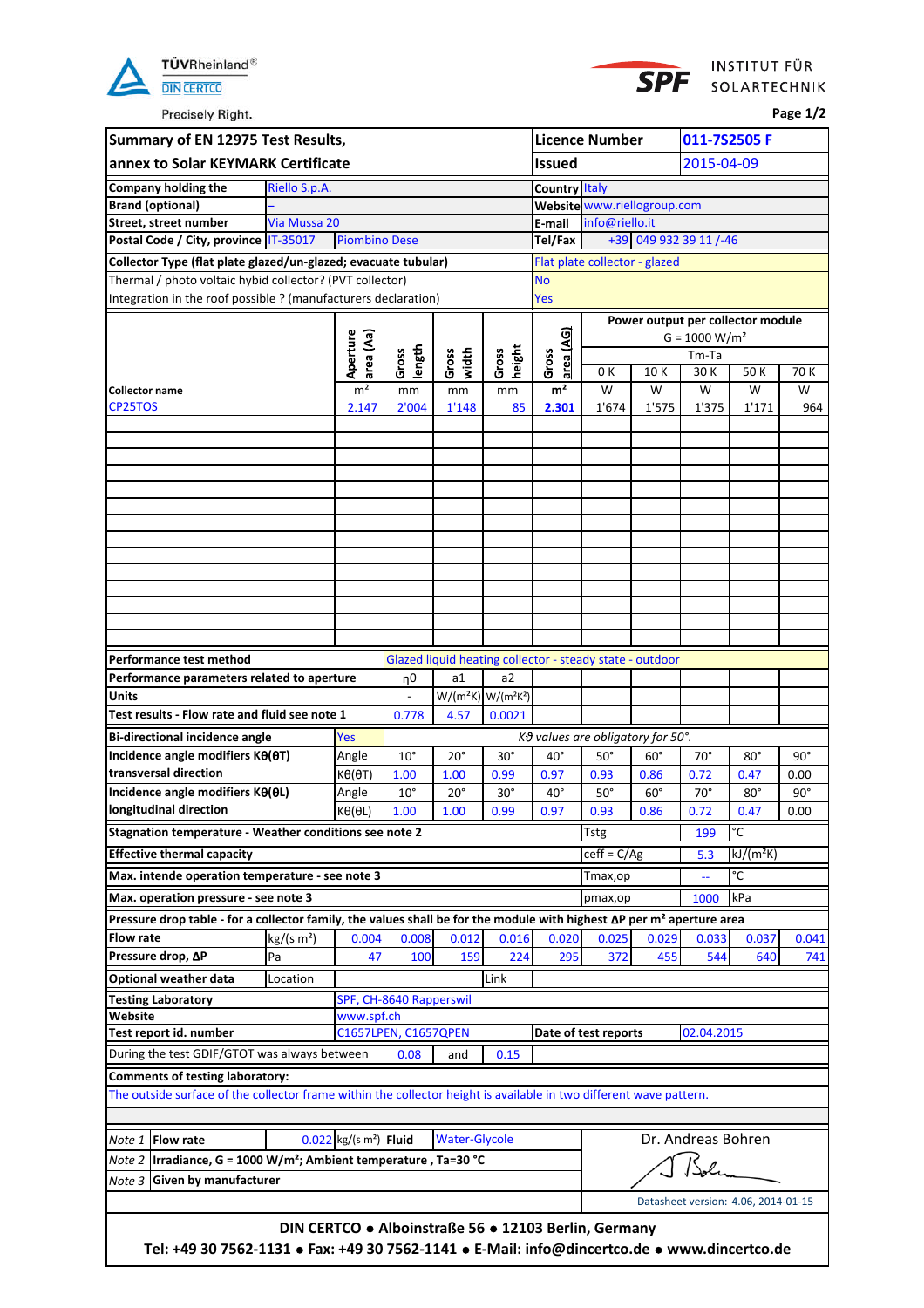



**Page 2/2**

| Annual collector output based on EN 12975 Test Results, | Licence Number | $ 011 - 7S2505 F $ |
|---------------------------------------------------------|----------------|--------------------|
| annex to Solar KEYMARK Certificate                      | llssued        | 09.04.2015         |
|                                                         |                |                    |

|                       |                               |  |       | Annual collector output kWh/module                                                |           |           |          |     |  |  |
|-----------------------|-------------------------------|--|-------|-----------------------------------------------------------------------------------|-----------|-----------|----------|-----|--|--|
|                       |                               |  |       | Location and collector temperature (Tm)                                           |           |           |          |     |  |  |
|                       | Athens                        |  | Davos |                                                                                   | Stockholm |           | Würzburg |     |  |  |
| <b>Collector name</b> |                               |  |       | 25°C   50°C   75°C   25°C   50°C   75°C   25°C   75°C   25°C   25°C   75°C   75°C |           |           |          |     |  |  |
| CP25TOS               | 2'641 1'793 1'156 1'946 1'313 |  |       | 840 1'437                                                                         | 906       | 552 1'566 | 974      | 584 |  |  |
|                       |                               |  |       |                                                                                   |           |           |          |     |  |  |
|                       |                               |  |       |                                                                                   |           |           |          |     |  |  |
|                       |                               |  |       |                                                                                   |           |           |          |     |  |  |
|                       |                               |  |       |                                                                                   |           |           |          |     |  |  |
|                       |                               |  |       |                                                                                   |           |           |          |     |  |  |
|                       |                               |  |       |                                                                                   |           |           |          |     |  |  |
|                       |                               |  |       |                                                                                   |           |           |          |     |  |  |
|                       |                               |  |       |                                                                                   |           |           |          |     |  |  |
|                       |                               |  |       |                                                                                   |           |           |          |     |  |  |
|                       |                               |  |       |                                                                                   |           |           |          |     |  |  |
|                       |                               |  |       |                                                                                   |           |           |          |     |  |  |
|                       |                               |  |       |                                                                                   |           |           |          |     |  |  |
|                       |                               |  |       |                                                                                   |           |           |          |     |  |  |
|                       |                               |  |       |                                                                                   |           |           |          |     |  |  |

**Collector mounting: Fixed or tracking Fixed Fixed; slope = latitude - 15° (rounded to nearest 5°)** 

|           |                       |                            |          | <b>Overview of locations</b>                  |
|-----------|-----------------------|----------------------------|----------|-----------------------------------------------|
| Location  | Latitude <sup>°</sup> | Gtot<br>kWh/m <sup>2</sup> | Ta<br>°C | <b>Collector orientation or tracking mode</b> |
| Athens    | 38                    | 1'765                      | 18.5     | South, 25°                                    |
| Davos     | 47                    | 1'714                      | 3.2      | South, 30°                                    |
| Stockholm | 59                    | 1'166                      | 7.5      | South, 45°                                    |
| Würzburg  | 50                    | 1'244                      | 9.0      | South, 35°                                    |
|           |                       |                            |          |                                               |
|           |                       |                            |          |                                               |

|     | Gtot Annual total irradiation on collector plane                               | kWh/m <sup>2</sup> |
|-----|--------------------------------------------------------------------------------|--------------------|
| ∥Ta | Mean annual ambient air temperature                                            |                    |
| lTm | Constant collector operating temperature (mean of in- and outlet temperatures) |                    |

The calculation of the annual collector performance is performed with the official Solar Keymark spreadsheet tool ScenoCalc. The collector output is calculated hour by hour according to the efficiency parameters from the Keymark test using constant collector operating temperature (Tm). A detailed description of the calculations is available at http://www.sp.se/en/index/services/solar/ScenoCalc/Sidor/default.aspx.

**DIN CERTCO Alboinstraße 56 12103 Berlin, Germany Tel: +49 30 7562-1131 Fax: +49 30 7562-1141 E-Mail: info@dincertco.de www.dincertco.de**

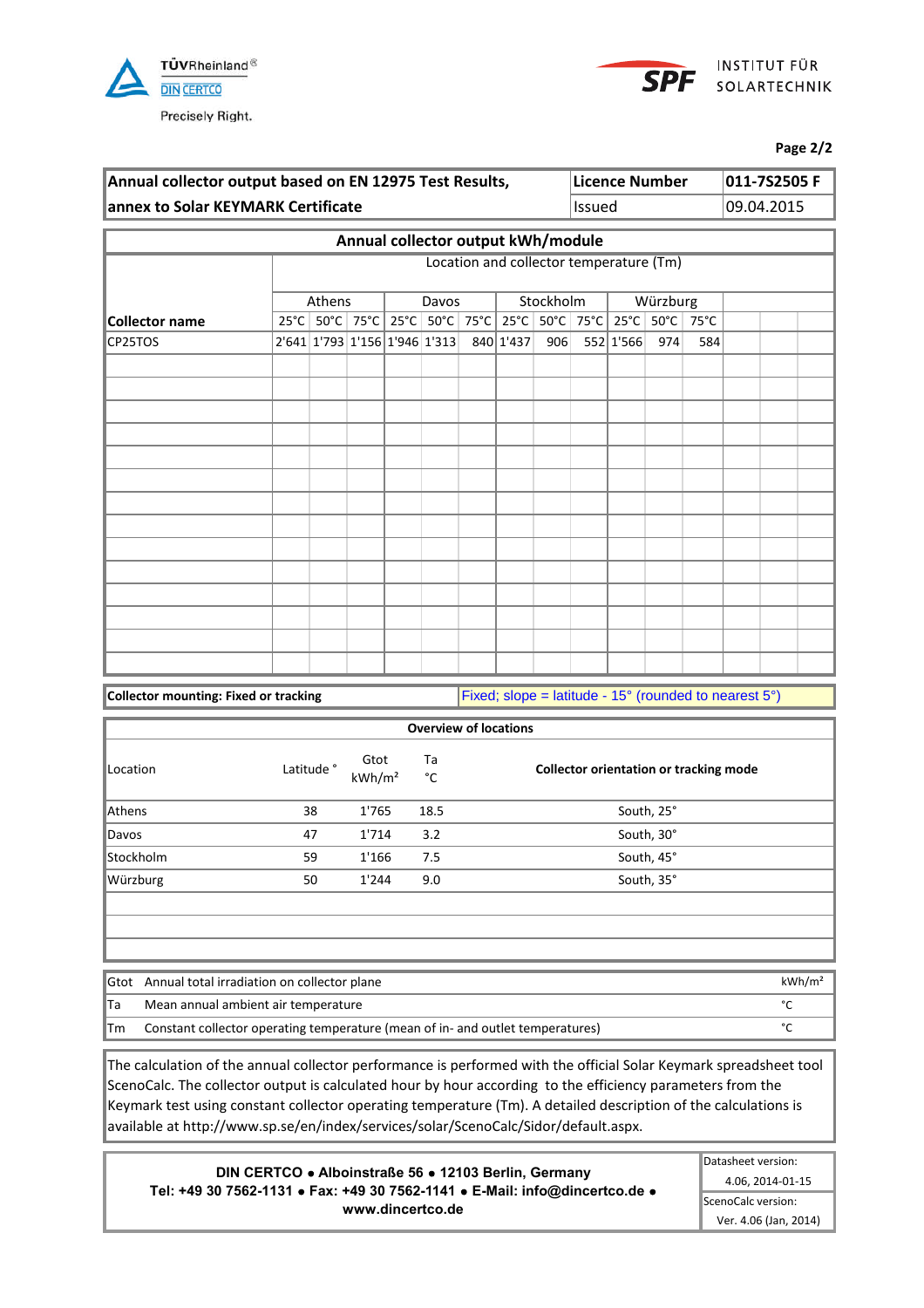

RIELLO S.p.A.

Via Risorgimento, 13<br>23900 Lecco (LC)<br>Tel. +39 0341 277111

RIELLO S.p.A.<br>diSocietà con Socio unico soggetta alla<br>dise egale e amministrativa<br>Sade legale e amministrativa<br>cor e legale e amministrativa<br>car dele In 2.1 di Veona N. 02641790239<br>C.F. e Patt, IVA 02641790239<br>C.F. e Patt,

Piombino Dese, 29 Giugno 2015

# DICHIARAZIONE DI CORRISPONDENZA

La società

## Riello SpA Heating Products Direction Via Ing. Pilade Riello 7 37045 Legnago ITALIA

riportato nella tabella allegata. tecnicamente identici ai collettori solari certificazione dichiara che i collettori solari serie CP e sistemi a circolazione Solar Keymark e costruiti presso lo stabilimento di Piombino Dese, sono  $\sigma$ ai sistemi a marchio Beretta secondo quanto naturale TSSA dotati di

## DECLARATION OF CORRESPONDENCE

The company

## Riello SpA Heating Products Direction Via Ing. Pilade Riello 7 37045 Legnago **ITALIA**

table. to the solar collectors and to the systems with the Beretta brand according to the enclosed Keymark and manufactured in the factory located in Piombino Dese, are technically identical declare that the solar collectors type CP and thermosiphon system TSSA certified Solar

Product Marketing Residential HVAC Manager Riccardo Rompani Riello S.p